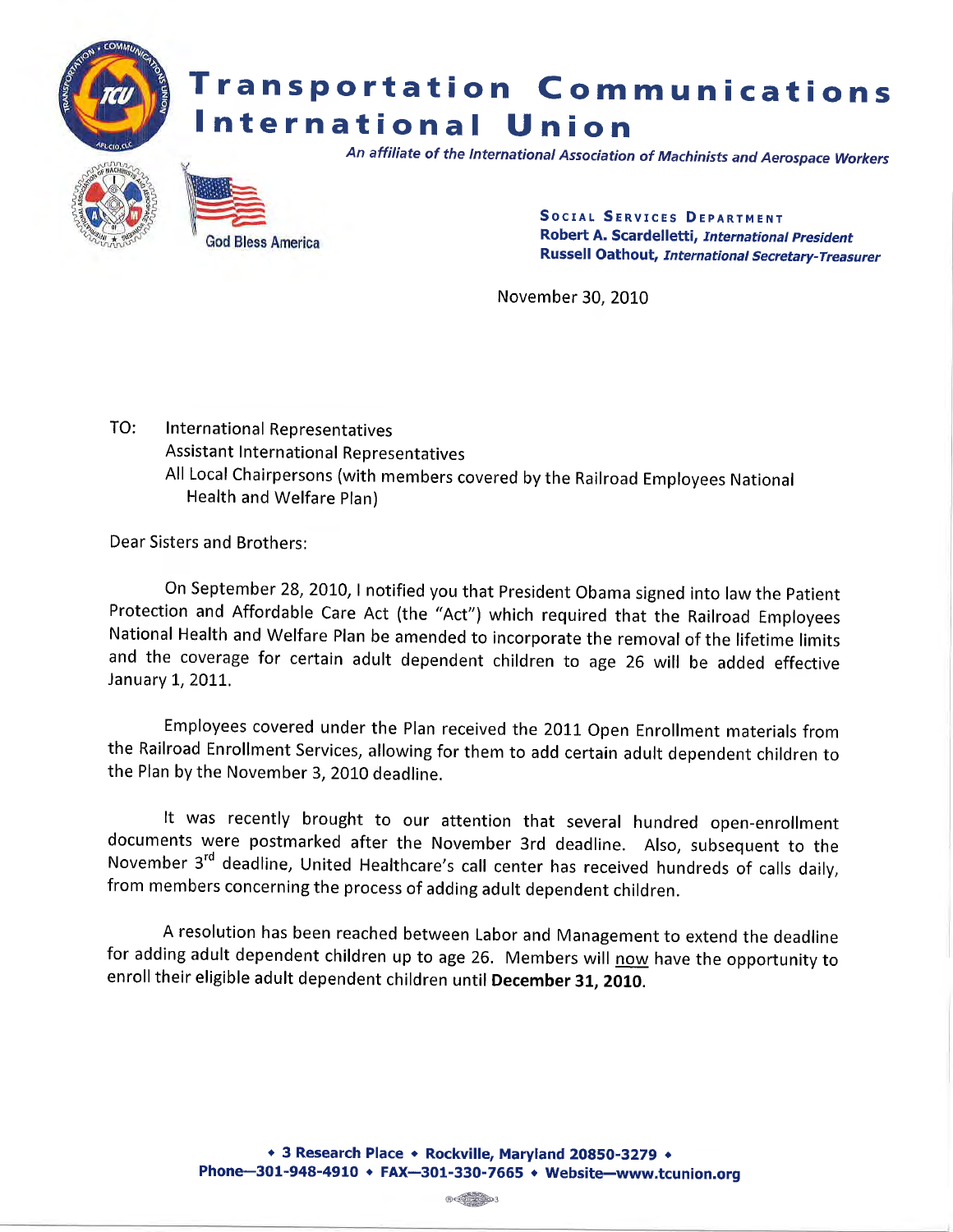The extension will allow members who missed the November 3rd open-enrollment deadline additional time to enroll his/her dependents. The extension of this deadline only applies to adding certain (eligible) adult dependent children to age 26; it will not provide an opportunity to allow members to opt-out of coverage, change insurance vendors, or make any other open-enrollment changes.

It is imperative that our members covered under the Railroad Employees National Health and Welfare Plan are made aware of the extended deadline. otherwise, they may miss another opportunity to enroll their eligible adult dependent children under age 26.<br>IMPORTANT NOTE: the extension for enrolling certain adult dependent children is December 31. 2010.

The attached IMPORTANT ANNOUNCEMENT contains additional details of the extension to add certain adult dependent children.

In addition to us posting this announcement on our website, Iam asking that you please distribute this information to your members so they are aware of the extension and take actions to enroll their eligible adult dependent children by the **December 31, 2010** extension.

In solidarity,

Robert A. Scardelletti International President

Attachment

cc: Executive Council Carrnen Division Officers Department Directors All Other Local Chairpersons, as Information